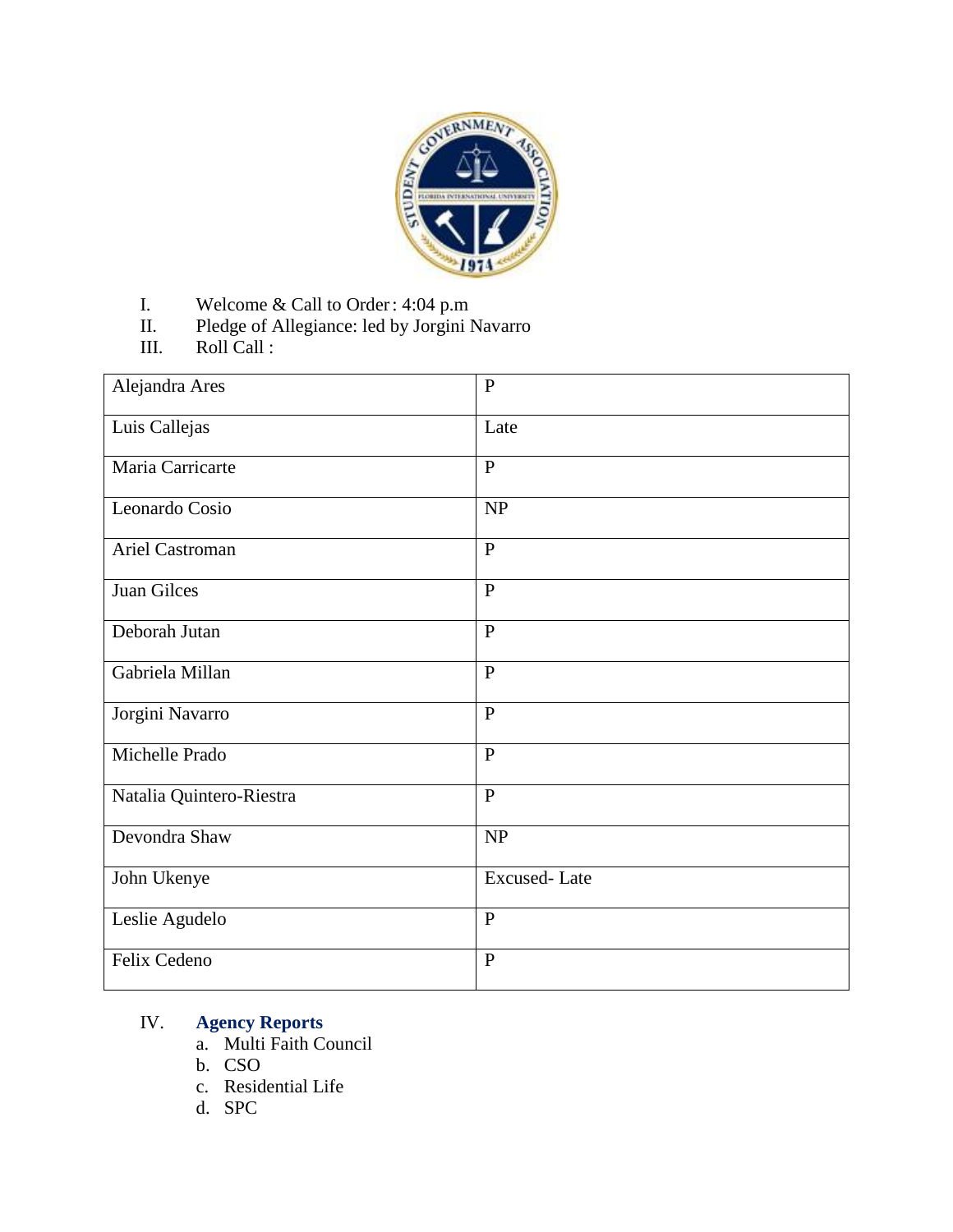- e. Homecoming
- f. BSU

# V. **Cabinet Reports**

### a. **Deputy Chief of Staff (Leo Cosio & Ale Ares)**

**Ale:**

- The walk is April  $9<sup>th</sup>$ , the event proposal is submitted and the flyer
- Safe talk is this Friday in GC 140 from 1-4, support.
- It is more to show face of SGA instead and make sure enough support is given.

### **Leo:**

- Working with international student who is facing a possible deportation and advocate for his cause
- Work with Alexis to work on the Climate Summit before election.
- The event is April 30 (tentative)
- b. **Marketing Coordinators (Maria Carricarte)**
	- Keep Posting

# c. **Student Support Coordinator (Ariel Castroman)**

- Met with Michelle and spoke about the different initiatives and the pride and politics event, working to get a speaker out there for the event
- Working also with the student that is facing deportation because he is a disabled student as well
- Dan Capote has sent an email to Lunsford in regards to the bathroom and is awaiting the response from Lunsford and it explains that the bathroom has support from student groups including SGA.
- d. **Student Experience Coordinator (Natalia Quintero-Riestra)**
	- The general take back the night is April  $14<sup>th</sup>$  7-9 pm in GC ballrooms
	- There are pre events
	- Take back the breezeway (April 5) that is a pledge to make the breezeway a safe place once more. There are stickers to be provided to make a pledge.
	- If you're interested in going or anything else contact QR.
- e. **Student Development Coordinator (Michelle Prado)**
	- Met with Ariel and rescheduling the safe zone training meeting with Mary to meet and create a summit like
	- Cancel the DRC event because the architecture department did not reply
- f. **Panther Rage Coordinator (Deborah Jutan)**
	- **No report**
- g. **Veteran Affairs Coordinator (Leslie Agudelo)**
	- SVA had talking service and it was reading from a book and it was a collaboration because it was a roundtable reading and that will be going on every week for one month
	- Friday is the women's resource fair from 11-2 at GC lawns and it will have a dunk tank and giveaways that are given to students
	- Game night will be happening from 5-7pm in the game room and its open to everyone, it is the end of the year celebration, this Friday April 1<sup>st</sup>.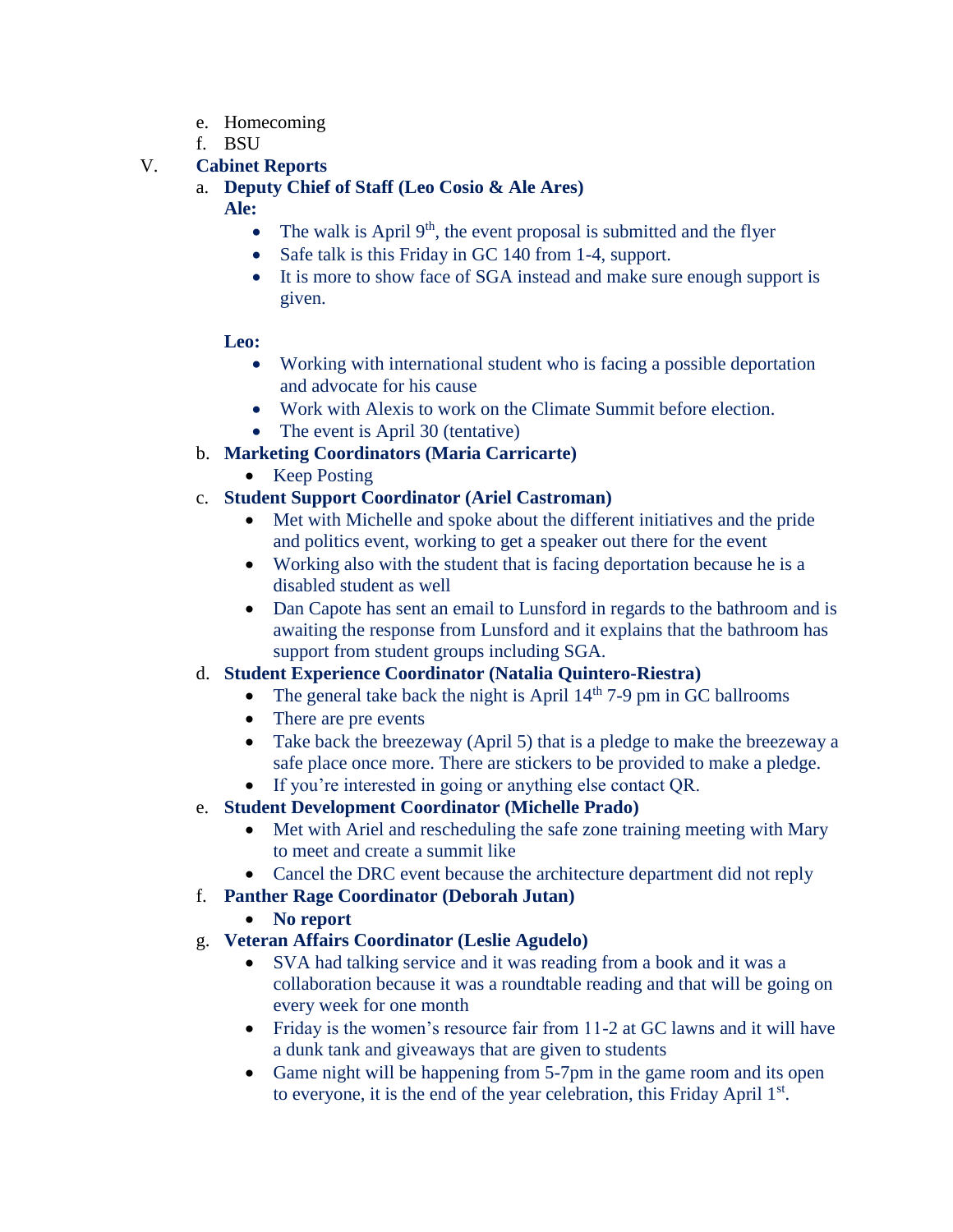### h. **Special Events Coordinator (John Ukenye And Grace)**

# **John:**

- 1. **T**ake Back the Breezeway (SGA's TBTN Pre-Event) Doodle <http://doodle.com/poll/wg75rc5trqdw5hge>
	- o April 5th
	- $\circ$  5:00 PM 7:00PM
	- o University Towers Breezeway/Housing Quad Entrance
- 2. SGA at Take Back the Night
	- $\circ$  April 14<sup>th</sup>
	- o Will we be present?
- 3. Pre- and Recharge Doodle
	- <http://doodle.com/poll/dayrs5ibcsfvya7q>
		- $\circ$  April 27th May 4th
- **Grace:**
	- 1. We had a meeting with john and we finished the details for take back the breezeway.
	- 2. I'm going to make a schedule for the upcoming events, especially for midnight breakfast. (if you haven't done so, please sign up, we need as many volunteers as possible)
	- 3. I contacted represents of SPC, and we are still in the process of confirming if the pre-recharge for final event will happened with their collaboration. "Zumo your stress away" would be schedule for Tuesday april 26th, from 3:30pm to 5:30pm. I would send you an email with a last saying on this proposal.

## i. **Lobbying Coordinator (Felix Cedeno)**

- The petition
- Spoke with with SPC there is no tabling but they might have a table and if they do then they will have a table
- Waiting for athletics to respond
- Alexis: there is a project available to promote the FIU expansion outside of the Fair and there will
- j. **Governmental Affairs Coordinator (Devondra Shaw)**
- k. **Intern Coordinator (Jorgini Navarro)**
	- The interns were working on the activity for Take back the breezeway, it will be having conversations regarding sexual assault
	- Their last meeting with CLS was yesterday
	- Contacting Gaby and Alian for presentations
- l. **Elections Commissioner (Luis Callejas)**
	- The commission is handing out flyers and they prepared an email that is going to be sent out to everyone to remind them of voting that is going on
	- Testing the ballot and making sure that there is no problem and taking out outdated information
	- Friday the ballot will be finalized and certified